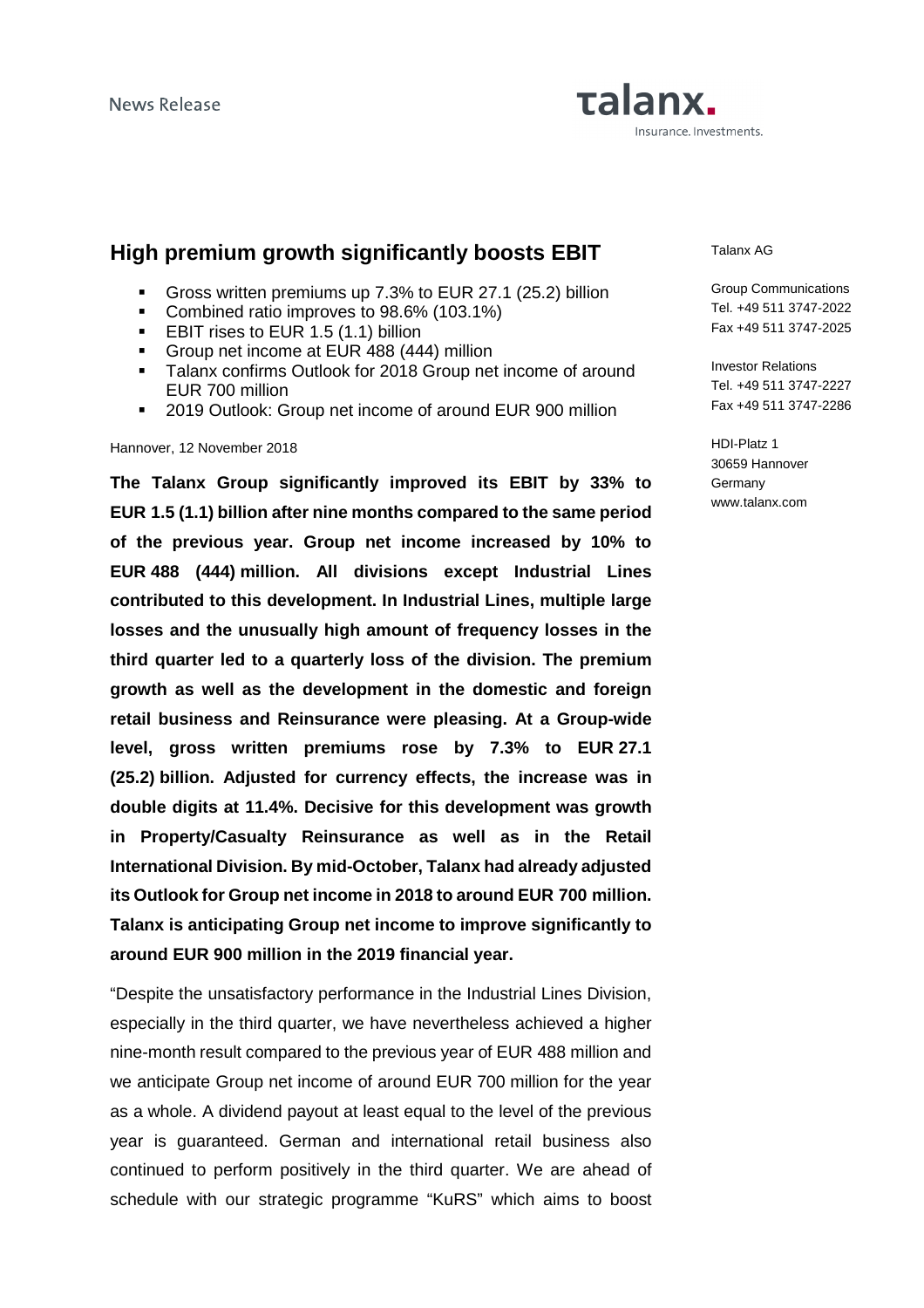

profitability in our domestic market. International retail is and remains a driver of growth, despite being somewhat curbed by current exchange rate effects. Reinsurance is performing very positive as expected", said Torsten Leue, Chairman of the Board of Management at Talanx AG. "In the Industrial Lines Division, our 20/20/20 programme is well on the way. The increase in premiums achieved so far will already affect the income in financial year 2019, so that we are expecting a balanced result in underwriting across the divisional lines."

The burden resulting from large losses (incl. natural catastrophes) amounted to EUR 648 (1,222) million at Group level after nine months, thus remaining in general below the pro-rata large loss budget for the first nine months amounting to EUR 855 million. Primary insurance accounted for losses of EUR 283 (327) million. Reinsurance accounted for EUR 365 (894) million. The Group-wide combined ratio rose to 98.6% (103.1%). The underwriting result in property and casualty insurance was EUR 0.2 (-0.4) billion.

Net investment income stood at EUR 2.9 (3.3) billion well below the previous year. This was the result of a reduced need to realise hidden reserves in order to finance the Zinszusatzreserve in the German life insurance business as well as the extraordinary positive sale of equities in Reinsurance in the same period in the previous year. This decline can also be seen in net return on investment, which fell to 3.3% (3.9%). Return on equity was 7.5% (6.7%). At Group level, the Solvency-II ratio was quoted at a comfortable 204% as at 30 June 2018 (Q1 2018: 207%; 2017: 206%).

#### Third quarter: Lower realisations affect investment income

Gross written premiums climbed by 8.4% to EUR 8.3 (7.7) billion in the third quarter, an increase of 10.8% adjusted for currency effects. The combined ratio was 102.1% (114.4%) and thus stood well below the previous year. The underwriting result in property/casualty insurance improved accordingly to EUR -0.1 (-0,6) billion. Net investment income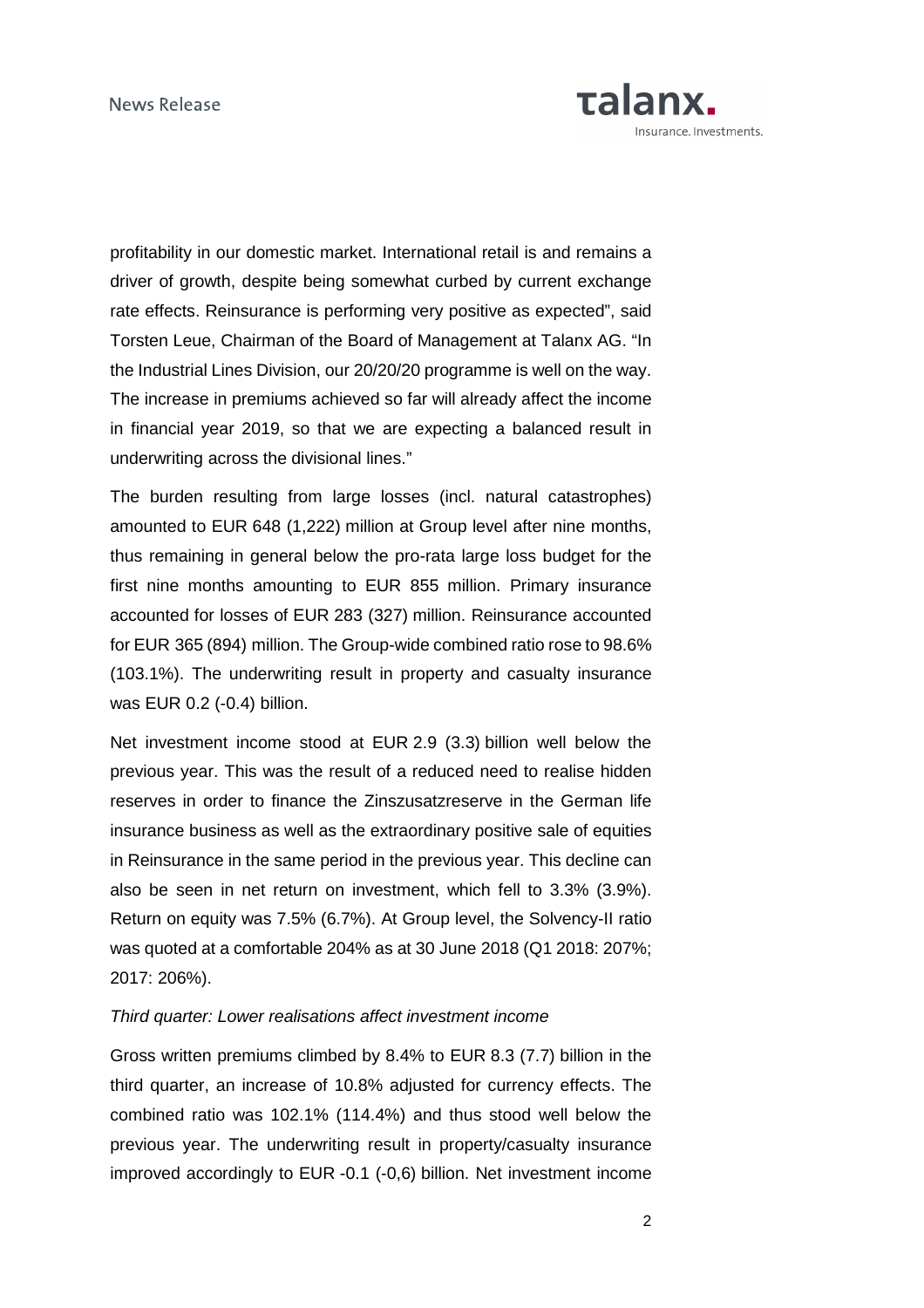

saw a drop to EUR 893 (1,226) million, while EBIT rose to EUR 259 (-21) million. Group net income reached EUR 51 (-19) million.

#### **Industrial Lines: 20/20/20 programme ahead of plan**

The Industrial Lines Division boosted its income from premiums by 6.2% to EUR 3.8 (3.5) billion. This constitutes growth of 8.9% adjusted for currency effects. Retention rose to 57.8% (54.4%) in line with strategy.

The combined ratio was 111.7% (110.1%) after nine months on account of multiple large losses and an unusually high amount of frequency losses in industrial property insurance. The underwriting result slid accordingly to EUR -224 (-179) million. The division has therefore already begun the restructuring of Fire insurance business with the 20/20/20 programme. "We were able to raise our premiums in the unprofitable Fire insurance business on average by 14% across the entire portfolio. We are confident that with the help of the 20/20/20 programme we will achieve our target of reducing the combined ratio in Fire insurance to under 100% by 2020 and becoming profitable in underwriting again. In the long term, we want to continue to grow internationally and we see great potential in our joint venture with Hannover Rück – HDI Global Specialty SE," said Dr Christian Hinsch, member of Talanx AG's Board of Management and responsible for the Industrial Lines Division. Net investment income was down 9.9% at EUR 183 (203) million as at 30 September. The division's EBIT was EUR -32 (25) million. Its Group net income contribution amounts to EUR -36 (14) million.

### Third quarter: High burden of large losses and frequency losses in Fire insurance

Gross written premiums were up 15.8% at EUR 858 (741) million in the third quarter. This constitutes growth of 16.2% adjusted for currency effects. The combined ratio was 128.9% (135.0%) following the multiple large losses and an unusually high number of frequency losses in the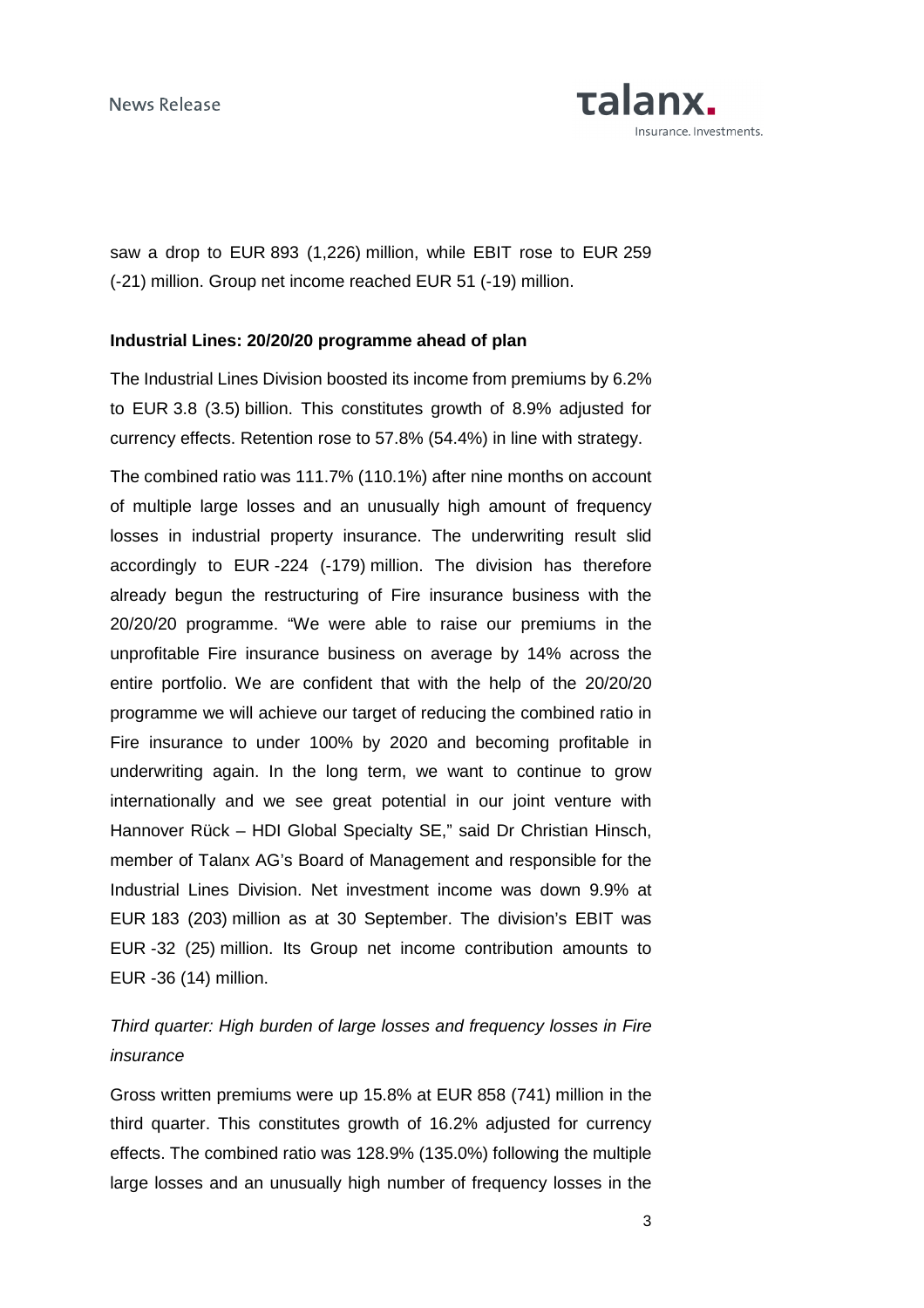

third quarter. The underwriting result improved slightly to EUR -196 (-211) million. On the other hand, net investment income experienced a decrease to EUR 59 (66) million. EBIT was EUR -110 (-137) million in the third quarter and Group net income contribution totalled EUR -89 (-98) million.

### **Retail Germany: EBIT substantially improved**

The Retail Germany Division remains well on the way to increasing profitability as part of its strategic "KuRS" programme. EBIT experienced a clear upturn by 35 % from EUR 116 million to EUR 156 million. The Group net income contribution remained virtually stable at EUR 89 (90) million as the tax rate increased significantly after a positive one-off tax effect in the prior year.

## Property/Casualty Insurance segment: solid premium growth and improved EBIT

Premium income in the Property/Casualty Insurance segment rose by 2.2% to EUR 1,312 (1,284) million. In particular, the increase reflects a surge in business with small and medium-sized enterprises and selfemployed professionals in line with strategy. The combined ratio improved to 98.2% (100.3%) thanks to the favourable claims situation. Adjusted to reflect expenditure for the "KuRS" investment and modernisation programme, the figure was 95.6% (97.3%). The underwriting result increased to EUR 21 (2) million. Net investment income came to EUR 65 (71) million. In terms of EBIT, the segment again reported a clear rise to EUR 66 (49) million thanks to the favourable claims situation.

#### Third quarter: Combined ratio falls further

Premium income increased by 2.7% to EUR 290 (282) million in the third quarter. The combined ratio improved to 96.6% (98.1%). After adjusting for expenditure relating to "KuRS", the figure came to 93.5% (96.0%). The underwriting result improved to EUR 13 (11) million. Net investment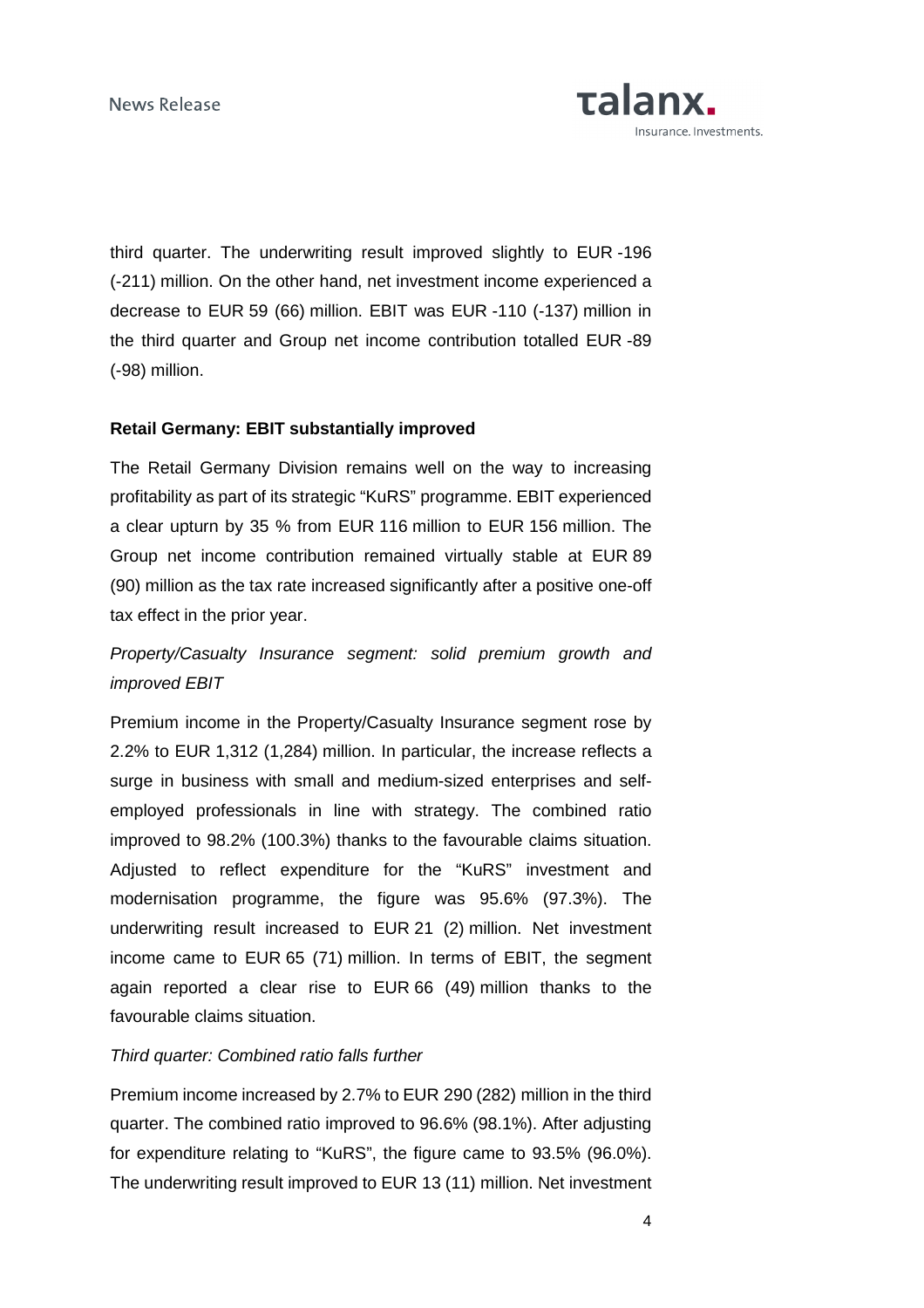**News Release** 



income saw a decrease to EUR 21 (27) million. EBIT remained virtually stable at EUR 26 (27) million.

## Life insurance segment: Relief for Zinszusatzreserve prompts lower realisation of hidden reserves

Premiums in life insurance fell by 2.6% to EUR 3.3 (3.4) billion in the first nine months of 2018. The decline is due both to regular premiums resulting from an increase in policies maturing and single premiums. New business in life insurance products, measured by the annual premium equivalent (APE), remained stable overall at EUR 280 (280) million.

The underwriting result amounted to EUR -1.2 (-1.3) billion. This continues to be determined by the compounding of technical provisions and policyholder participation in net investment income. Net investment income fell by 10.1% to EUR 1.3 (1.4) billion, chiefly a result of a lower realisation of hidden reserves to finance the Zinszusatzreserve (ZZR). "We welcome the changes to the calculation of the ZZR and believe that it will help stabilise life insurance in Germany. The change will help to avoid future imbalance in the distribution of surpluses between generations of customers and transaction costs," said Dr Jan Wicke, member of Talanx AG's Board of Management and responsible for the Retail Germany Division. EBIT improved to EUR 90 (67) million, also boosted by lower provisions for premium refunds due to tax income.

#### Third quarter: EBIT greatly improved

Gross written premiums fell to EUR 1,070 (1,089) million in the third quarter. The underwriting result improved to EUR -293 (-409) million. Net investment income reported a decrease to EUR 335 (447) million. EBIT improved to EUR 42 (26) million.

#### **Retail International: Sustained strong growth in gross premiums**

The Retail International Division continued its positive performance in the third quarter and is consistently continuing to optimise its portfolio. For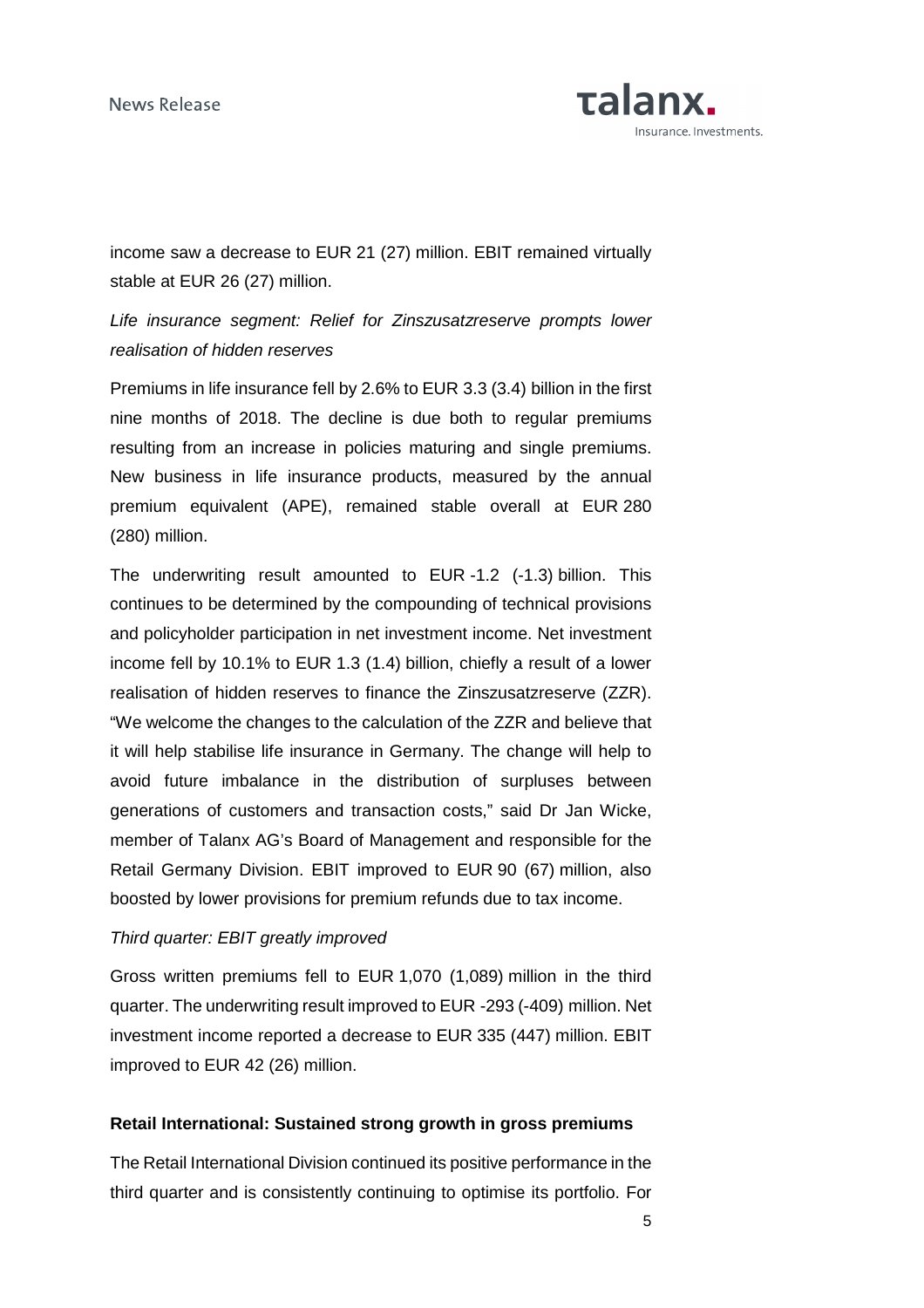

example, the Division sold the Peruvian HDI Seguros S.A. after the reporting date 30 September 2018, subject to the approval of supervisory authorities. "We want to continue our strong international growth and make further inroads into diversification. Our goal is to bolster business in the five defined core markets in Latin American and Central and Eastern Europe and, in the medium term, move up the ranks to become one of the top 5 providers of property/casualty insurance in these markets," said Sven Fokkema, member of Talanx AG's Board of Management and responsible for the Retail International Division.

Gross written premiums rose by 3.3% to EUR 4.2 (4.1) billion. This constitutes growth of 9.1% adjusted for currency effects. Both target regions, Latin America and Europe, contributed to the growth. In Latin America, the increase in premium volume was primarily a result of positive development in motor vehicle insurance. In Europe, premium growth reflected an upswing in the number of insured vehicles in Poland while average premiums in motor insurance remained stable.

The combined ratio improved by 1.5 percentage points to 94.4% (95.9%). Improvements were achieved both in the cost ratio and in the loss ratio. At EUR 58 (31) million, the underwriting result was significantly higher than in the prior year. The Division reported a 4.7% fall in net investment income to EUR 243 (255) million. This was primarily a result of the lower interest rates in Brazil compared to the previous year. EBIT was up 12.8% at EUR 202 (179) million after nine months. The EBIT increase in Europe more than offset the decline in Latin America, only resulting from exchange rates. The Group net income contribution improved by 12.7% to EUR 124 (110) million.

### Third quarter: Combined ratio improves again

Despite negative exchange rate development, gross written premiums remained virtually stable at EUR 1,237 (1,237) million in the third quarter. Adjusted for currency effects the premium increase was 7.8%. The combined ratio improved to 94.1% (95.0%). The underwriting result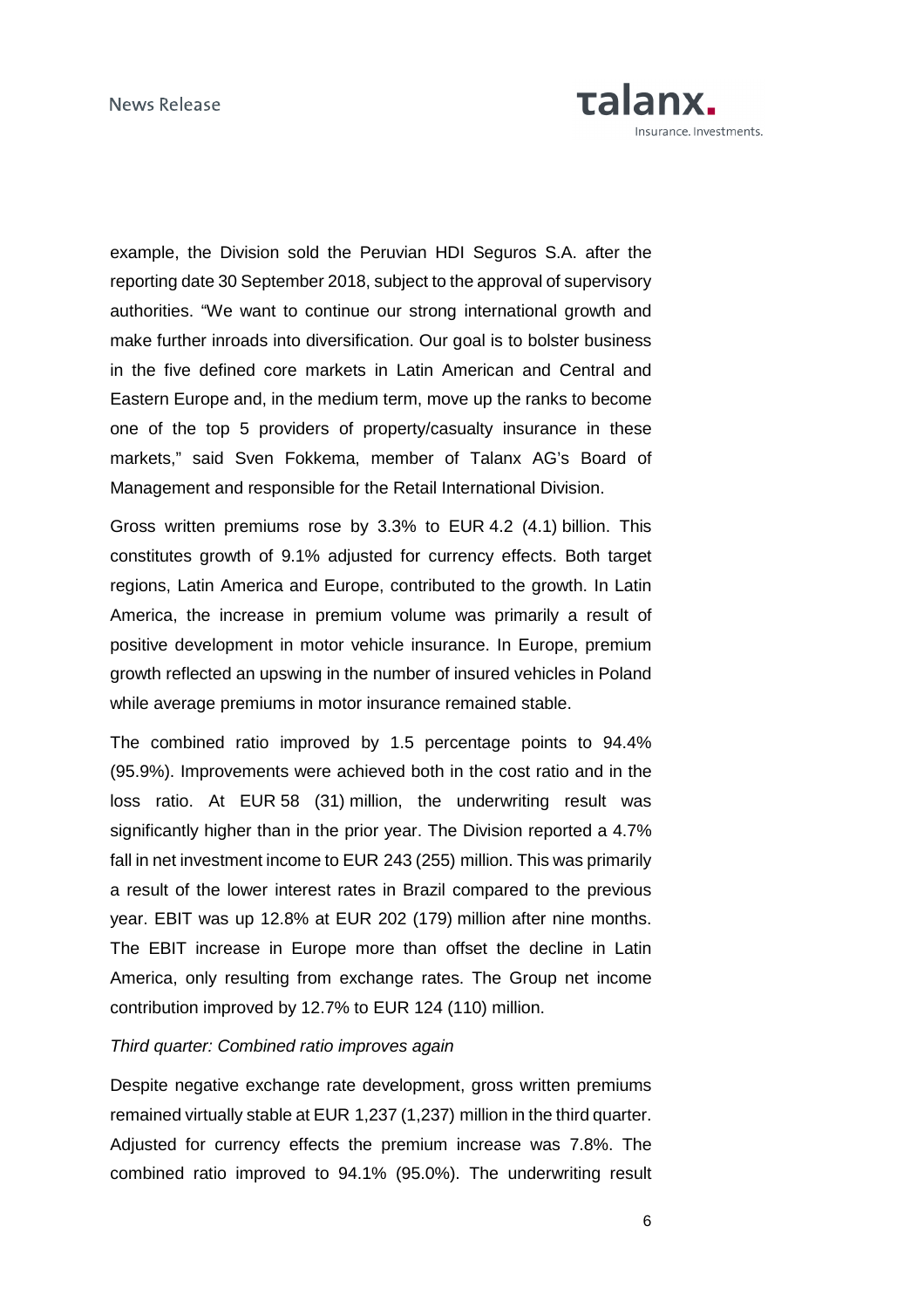Talanx. nsurance. Investments.

increased to EUR 25 (17) million. Net investment income saw a decrease to EUR 69 (82) million. EBIT improved slightly to EUR 64 (63) million and the Group net income contribution rose to EUR 41 (36) million.

### **Reinsurance: Strongly improved contribution to Group net income**

After moderate large losses in the first six months of 2018, the Reinsurance Division reported claims within the scope of quarterly expectations in the third quarter. The largest claims included typhoon "Jebi" in Japan, typhoons "Prapiroon" and "Trami" and hurricane "Florence". Group net income improved to EUR 365 (271) million.

#### Property/Casualty Reinsurance segment: Significant premium growth

Gross written premiums in the Property/Casualty Reinsurance segment rose by 17.8% to EUR 9.7 (8.2) billion. This constitutes an increase of 24.0% after adjusting for currency effects. The combined ratio improved to 96.8% (104.3%), only slightly above the target rate of 96%. The underwriting result improved to EUR 230 (-306) million in light of fewer large losses. Net investment income decreased to EUR 807 (965) million, as the previous year's net investment income was characterised by earnings from the sale of equities. The segment generated clear EBIT growth of EUR 1,026 (612) million.

#### Third quarter: Premium growth developing well

Gross written premiums rose to EUR 3.2 (2.8) billion in the third quarter. The combined ratio was 98.8% (118.2%). After the loss in the prior year, the underwriting result improved significantly to EUR 24 (-455) million. Net investment income saw a downturn to EUR 290 (475) million. EBIT increased to EUR 322 (-32) million on account of the lower burden from large losses.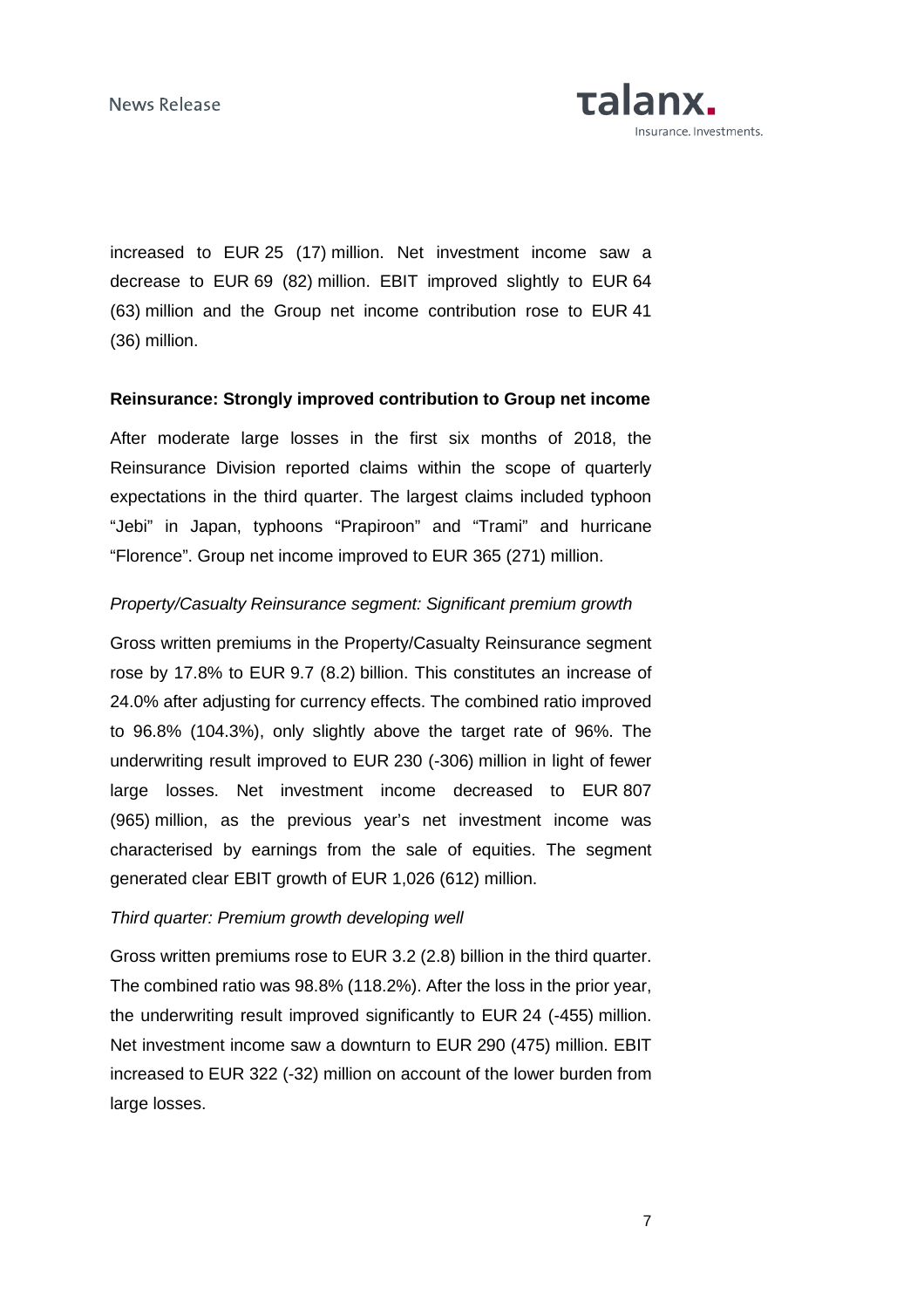

#### Life/Health Reinsurance segment: EBIT satisfactory

In the Life/Health Reinsurance segment, premium income increased only slightly, up 1.0% at EUR 5,335 (5,284) million after nine months. Gross written premiums grew by 4.8% adjusted for currency effects. The underwriting result improved to EUR -356 (-363) million. Net investment income saw a 15.2% decrease to EUR 367 (433) million. EBIT after nine months was at EUR 144 (194) million, despite a non-recurring burden of EUR 218 million caused by treaty recaptures in US mortality business.

#### Third quarter: Slight increase in gross written premiums

Gross written premiums rose to EUR 1.8 (1.7) billion in the third quarter. The underwriting result deteriorated to EUR -248 (-134) million. Net investment income saw a decrease to EUR 128 (133) million. EBIT fell to EUR -69 (38) million.

#### **2018 outlook**

In light of the high amount of large losses in Industrial Lines in the first nine months and an unusually high accumulation of frequency losses, Talanx adjusted its outlook for the 2018 financial year to around EUR 700 million already in mid-October. In line with this, return on equity is expected to be around 8.0%. It is thus close to the defined minimum capital interest.This results outlook is based on the assumption of a large loss burden in the primary insurance segments for the fourth quarter that does not significantly exceed a quarterly budget. Talanx also anticipates gross written premiums to rise by more than 5.0% on a constant exchange-rate basis in the year as a whole. Net return on investment should be at least 3.0%.

As usual, these targets assume that any large losses will be within the expected range and that there will be no disruptions on the currency and capital markets. A dividend payout at least equal to the level of the previous year is guaranteed, which would imply a dividend payout ratio of no lower than 50%.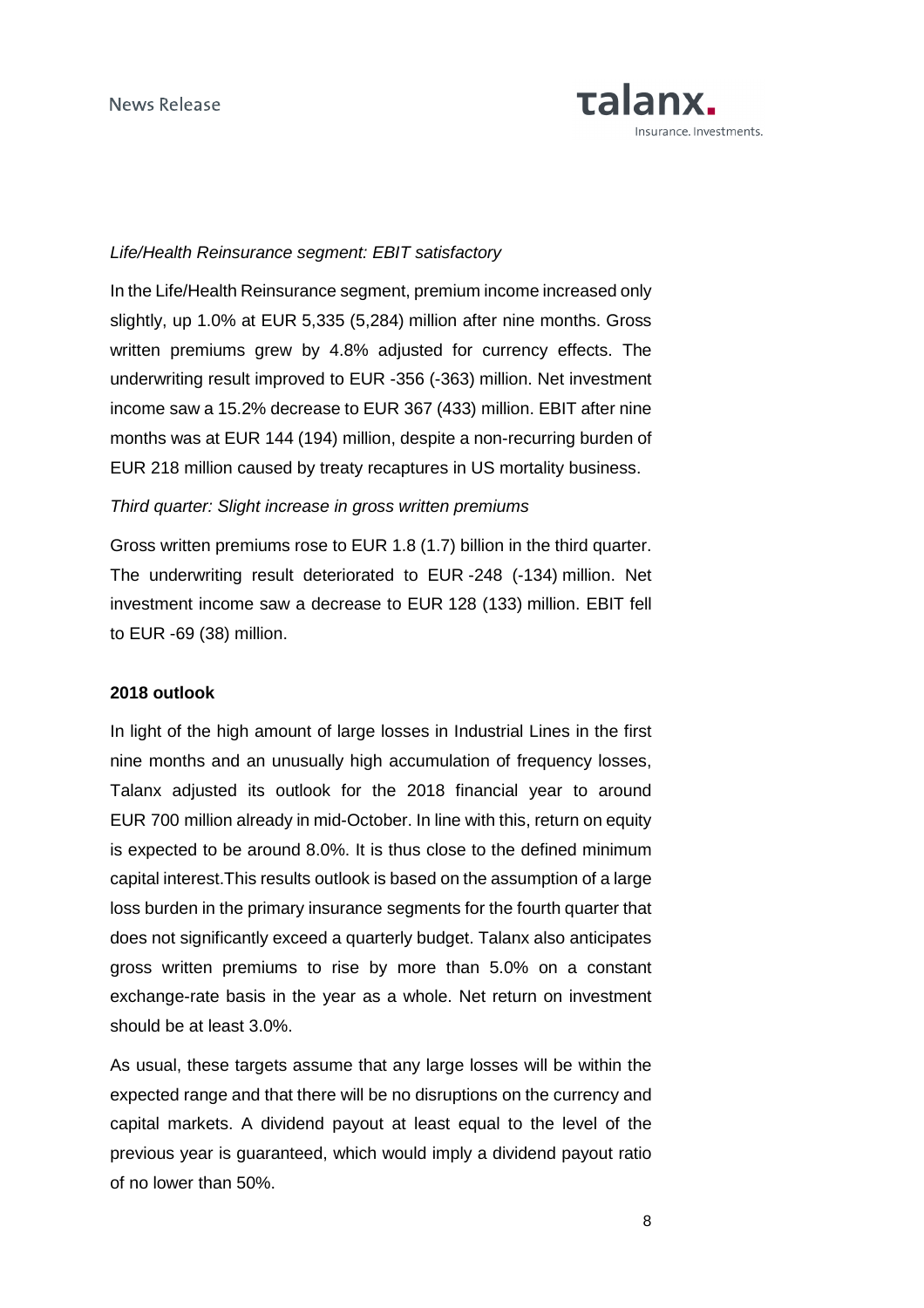

#### **2019 outlook**

Talanx is aiming for Group net income of around EUR 900 million in the 2019 financial year, and thus for a 6% higher profit than originally planned for 2018 (around EUR 850 million). The increase is therefore above the minimum target of an annual average increase of at least 5% by 2022. Return on equity should correspond to about 9.5%. Growth in gross written premiums is set to be around 4.0% on a constant exchange-rate basis. Ambitious net return on investment should reach around 2.7%. As a result of the persistently low interest rate environment, especially in the more euro-biased primary insurance business, it is below the previous year's level.

As usual, these objectives for the 2019 financial year assume that any large losses will be within the expected range and that there will be no disruptions on the currency and capital markets. Our stated target for the 2019 financial year is also to distribute between 35% and 45% of Group net income as a dividend, thus ensuring that the dividend at least remains stable year-on-year.

| <b>EUR</b> million                                                | 9M 2018 | 9M 2017 <sup>1</sup> | $+/-$        |
|-------------------------------------------------------------------|---------|----------------------|--------------|
| Gross written premiums                                            | 27,091  | 25,239               | $+7.3%$      |
| Net premiums earned                                               | 21,841  | 20,285               | $+7.7%$      |
| Combined ratio in property/<br>casualty primary insurance         |         |                      |              |
| and Property/Casualty Reinsurance <sup>2</sup>                    | 98.6%   | 103.1%               | $-4.5$ %pts. |
| Net investment income                                             | 2,900   | 3,311                | $-12.4%$     |
| Operating profit (EBIT)                                           | 1,471   | 1,104                | $+33.2%$     |
| (after<br>non-controlling<br>income<br>Group<br>net<br>interests) | 488     | 444                  | $+9.9%$      |
| Return on equity <sup>3</sup>                                     | 7.5%    | 6.7%                 | $+0.8$ %pts. |

**Key data from the Talanx Group income statement, 9M 2018, consolidated (IFRS)** 

1) Adjusted in accordance with IAS 8.

2) Including net interest income on funds withheld and contract deposits

3) Annualised net income for the reporting period excluding non-controlling interests relative to average equity excluding non-controlling interests.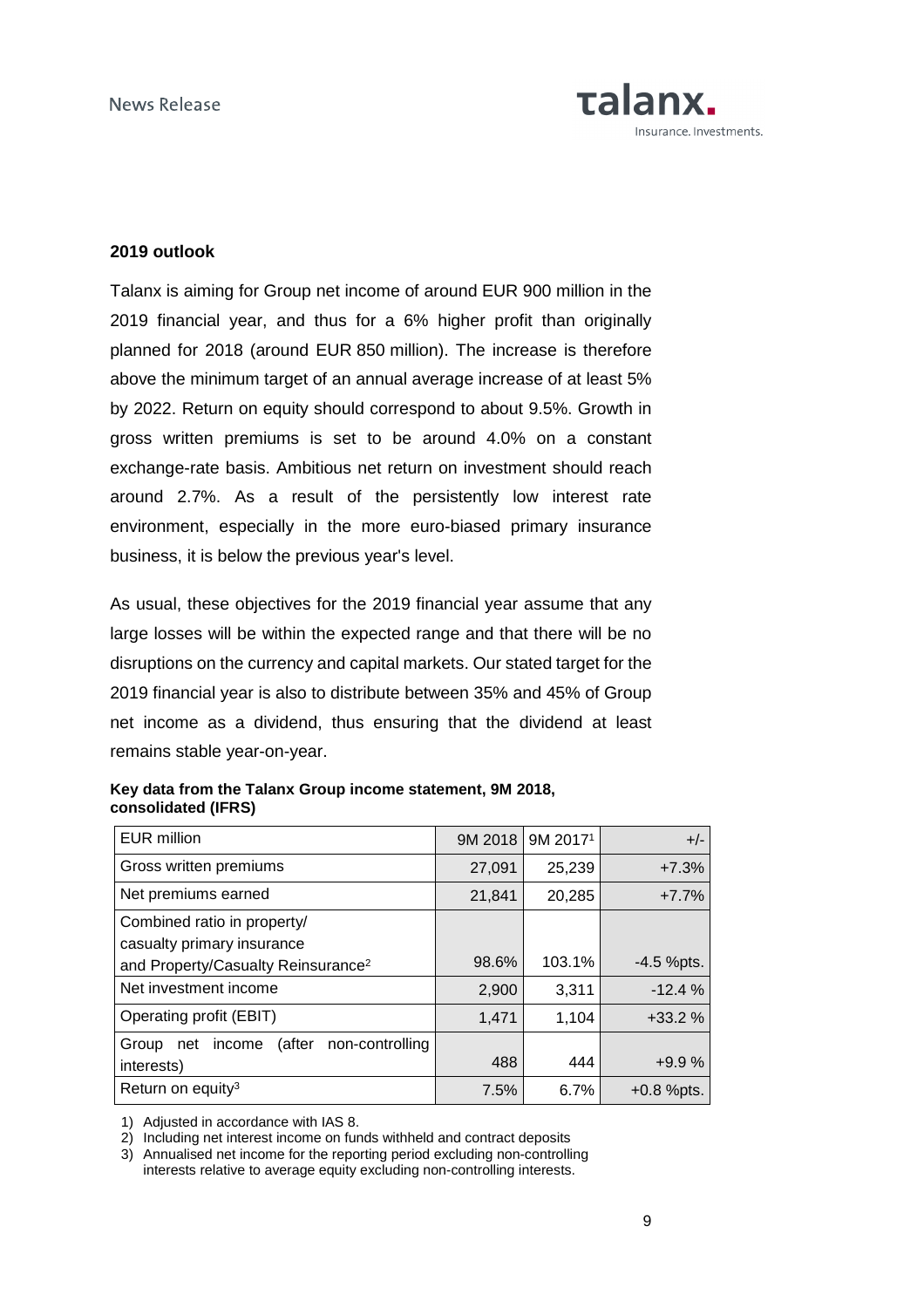

#### **Key data from the Talanx Group income statement, Q3 2018, consolidated (IFRS)**

| <b>EUR million</b>                                                                                          | Q3 2018 | Q3 2017 <sup>1</sup> | $+/-$         |
|-------------------------------------------------------------------------------------------------------------|---------|----------------------|---------------|
| Gross written premiums                                                                                      | 8,331   | 7,686                | $+8.4%$       |
| Net premiums earned                                                                                         | 7,406   | 6,835                | $+8.4%$       |
| Combined ratio in property/<br>casualty primary insurance<br>and Property/Casualty Reinsurance <sup>2</sup> | 102.1%  | 114.4%               | $-12.3%$ pts. |
| Net investment income                                                                                       | 893     | 1,226                | $-27.2%$      |
| Operating profit (EBIT)                                                                                     | 259     | $-21$                | n/m           |
| (after<br>non-controlling<br>Group<br>income<br>net<br>interests)                                           | 51      | $-19$                | n/m           |
| Return on equity <sup>3</sup>                                                                               | 2.4%    | $-0.9%$              | $+3.3%$ pts.  |

1) Adjusted in accordance with IAS 8.

2) Including net interest income on funds withheld and contract deposits

3) Annualised net income for the reporting period excluding non-controlling interests relative to average equity excluding non-controlling interests.

All documentation relating to the quarterly statement: https://www.talanx.com/investor-relations/presentations-andevents/disclosure/2018.aspx?sc\_lang=en

Financial calendar:

http://www.talanx.com/investor-relations/finanzkalender/termine.aspx

#### **About Talanx**

With premium income of EUR 33.1 billion (2017) and about 20,000 employees, Talanx is one of the major European insurance groups. The Hannover-based Group is active in more than 150 countries. Talanx operates as a multi-brand provider with a focus on B2B insurance. Under the HDI brand, which can look back on more than 100 years of tradition, Talanx operates both in Germany and abroad in industrial insurance as well as retail business. Further Group brands include Hannover Re, one of the world's leading reinsurers, Targo insurers, PB insurers and neue leben, the latter all specialised in bancassurance, as well as the Polish insurer Warta. Talanx Asset Management is one of the top asset management companies in Germany and manages the assets of the Talanx Group. With its subsidiary Ampega Investment, Talanx Asset Management is also an experienced provider of solutions for outsourcing in the B2B market. The rating agency Standard & Poor's has given the Talanx Primary Group a financial strength rating of A+/stable (strong) and the Hannover Re Group one of AA–/ stable (very strong).